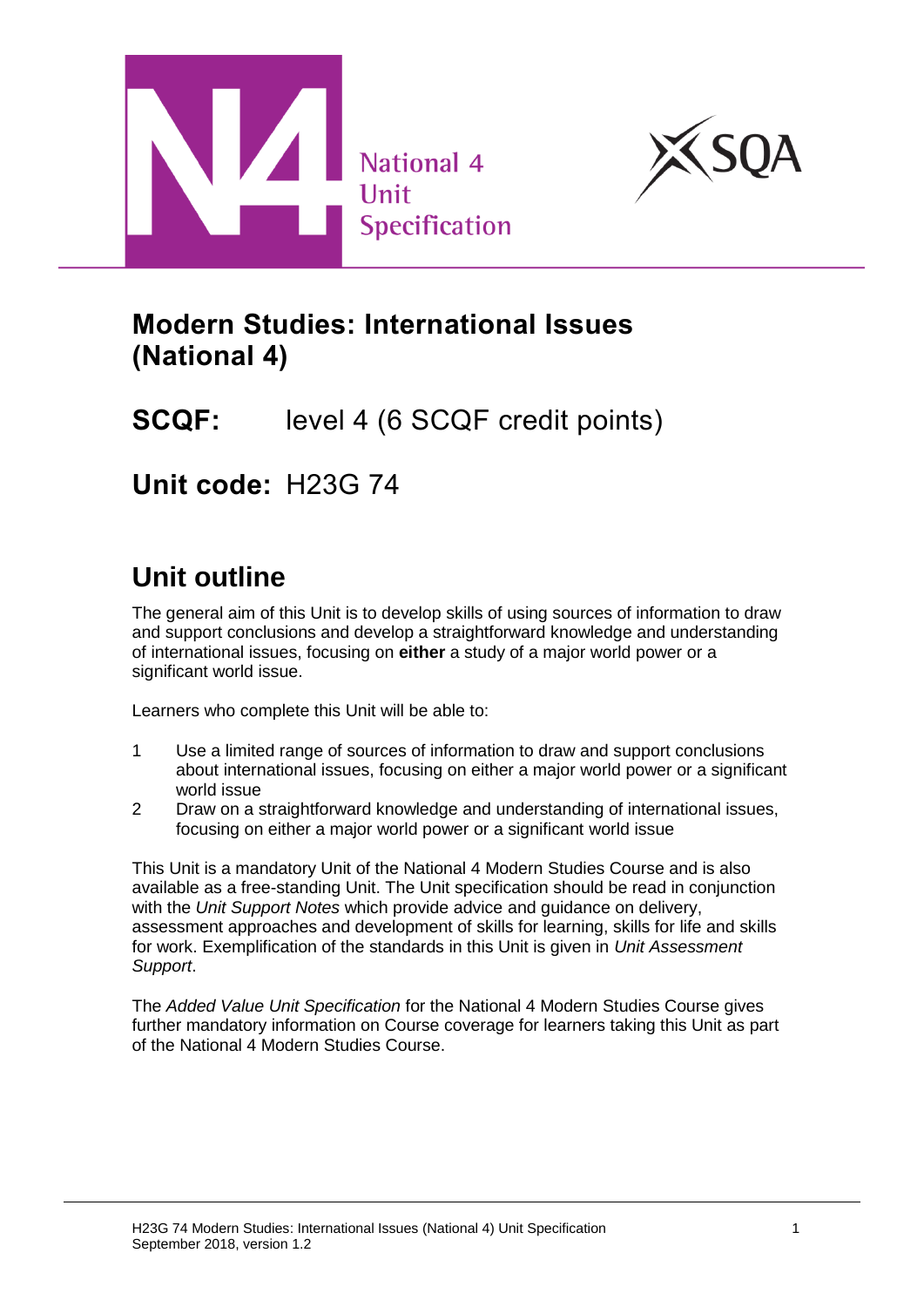#### **Recommended entry**

Entry to this Unit is at the discretion of the centre. However, learners would normally be expected to have attained the skills, knowledge and understanding required by one or more of the following or equivalent qualifications and/or experience:

National 3 Modern Studies Course or relevant component Units

In terms of prior learning and experience, relevant experiences and outcomes may also provide an appropriate basis for doing this Unit.

#### **Equality and inclusion**

This Unit Specification has been designed to ensure that there are no unnecessary barriers to learning or assessment. The individual needs of learners should be taken into account when planning learning experiences, selecting assessment methods or considering alternative evidence. For further information, please refer to the *Unit Support Notes.*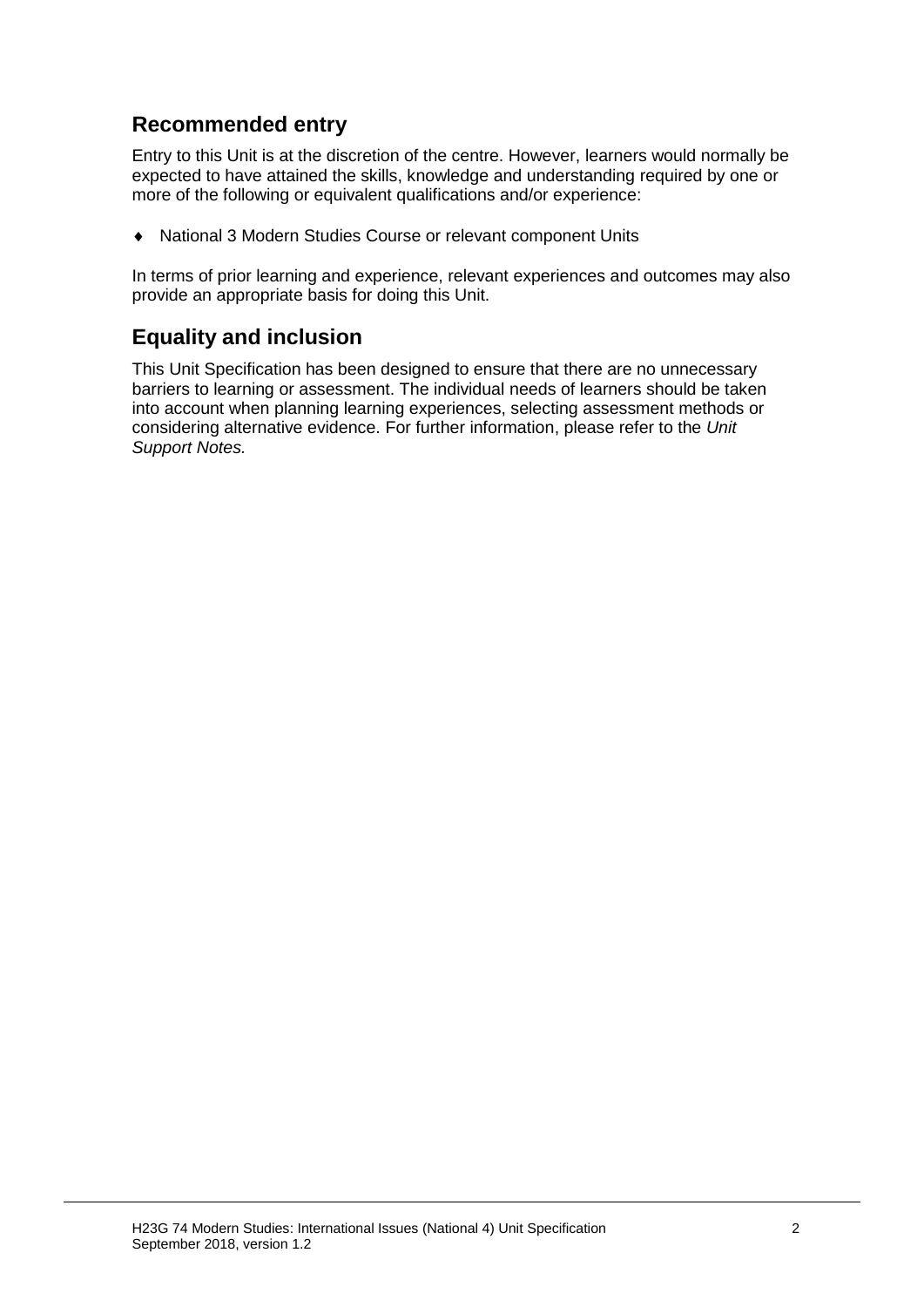# **Standards**

### **Outcomes and Assessment Standards**

#### **Outcome 1**

The learner will:

- **1 Use a limited range of sources of information to draw and support conclusions about international issues, focusing on either a major world power or a significant world issue by:**
- 1.1 Drawing a conclusion using up to two sources of information
- 1.2 Briefly supporting a conclusion using evidence from up to two sources of information

#### **Outcome 2**

The learner will:

- **2 Draw on a straightforward knowledge and understanding of international issues, focusing on either a major world power or a significant world issue by:**
- 2.1 Giving straightforward descriptions of the main features of an international issue which draws on a factual knowledge of either a major world power or a significant world issue
- 2.2 Giving straightforward explanations relating to an international issue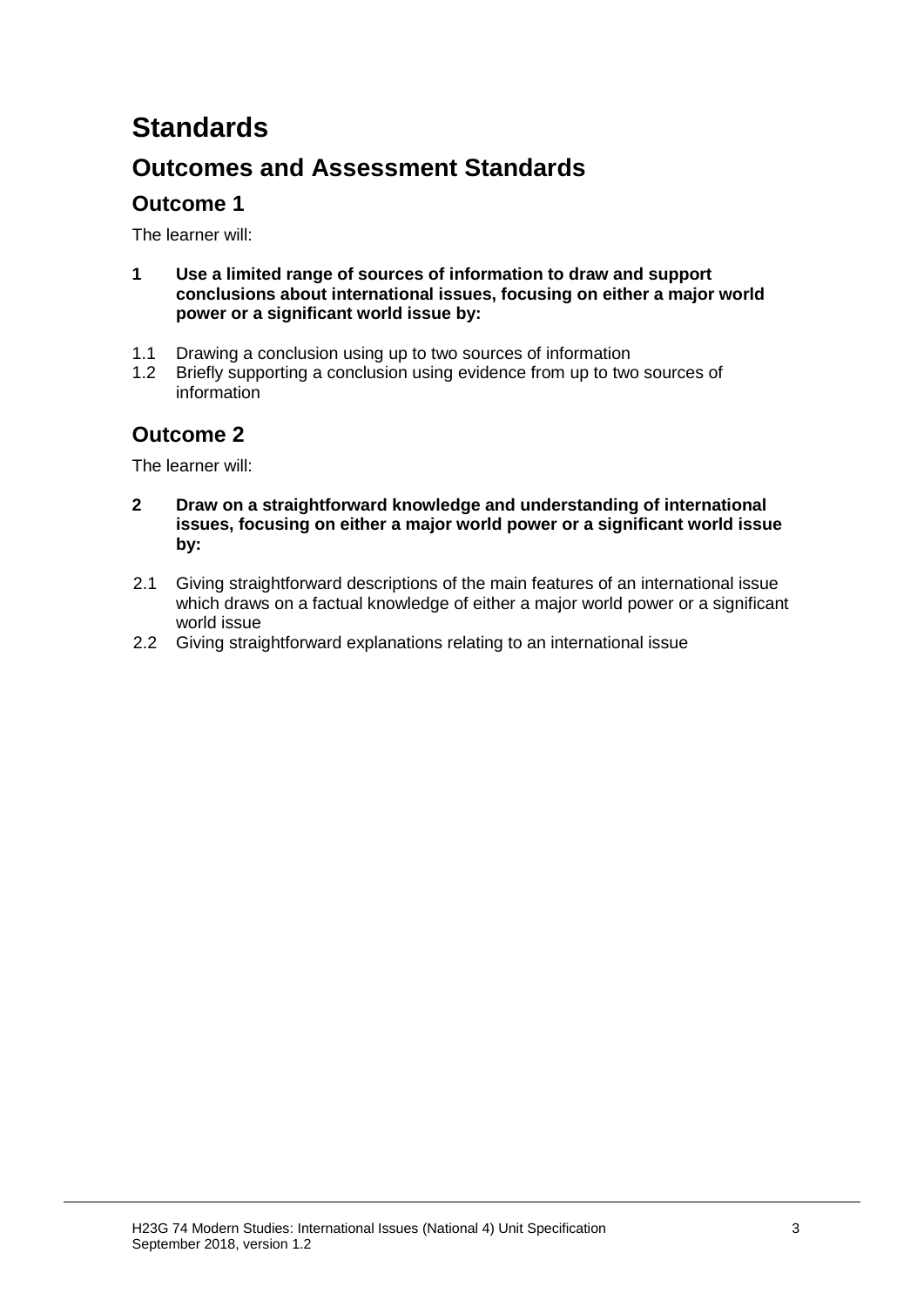## **Evidence Requirements for the Unit**

Assessors should use their professional judgement, subject knowledge and experience, and understanding of their learners, to determine the most appropriate ways to generate evidence and the conditions and contexts in which they are used.

Evidence is required to show that the learner has met the Outcomes and Assessment Standards.

The sources of information used may be written, numerical, graphical, pictorial, audiovisual or oral.

Assessment evidence can be drawn from a variety of activities and presented in a variety of formats, including, for example, presentations, posters, brief written responses to questions and participation in group tasks. All of the evidence does not need to be from the one activity, but can be assembled from a variety of tasks and assessments carried out during the duration of the Course.

Evidence may be presented for individual Outcomes or gathered for the Unit, Units or Course as a whole by combining assessment holistically.

If the focus of the learning in this Unit is on a major world power; centres should choose a member of the G20 group of countries (excluding the United Kingdom).

If centres choose to study an international issue, the issue should be a contemporary one and be one which has an impact on more than one country.

Exemplification of assessment is provided in *Unit Assessment Support*. Advice and guidance on possible approaches to assessment is provided in the *Unit Support Notes.*

#### **Assessment standard thresholds**

If a candidate successfully meets the requirements of the specified number of Assessment Standards they will be judged to have passed the Unit overall and no further re-assessment will be required.

The specific requirements for this Unit is as follows:

3 out of the 4 Assessment Standards must be achieved

It should be noted that there will still be the requirement for candidates to be given the opportunity to meet all Assessment Standards. The above threshold has been put in place to reduce the volume of re-assessment where that is required.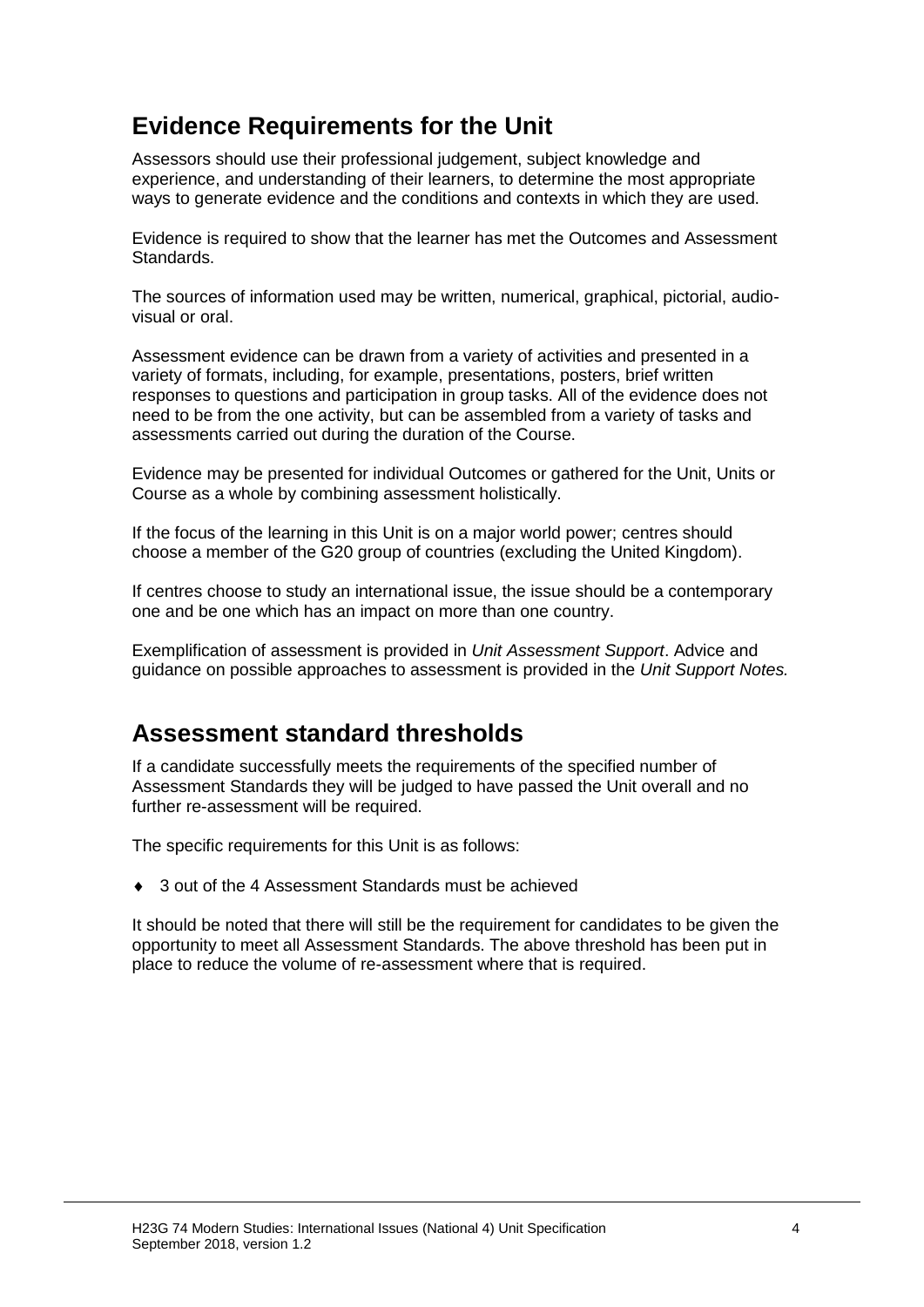### **Development of skills for learning, skills for life and skills for work**

It is expected that learners will develop broad, generic skills through this Unit. The skills that learners will be expected to improve on and develop through the Unit are based on SQA's *Skills Framework: Skills for Learning, Skills for Life and Skills for Work and* drawn from the main skills areas listed below. These must be built into the Unit where there are appropriate opportunities.

#### **1 Literacy**

1.1 Reading

#### **2 Numeracy**

- 2.3 Information handling
- **4 Employability, enterprise and citizenship**
- 4.6 Citizenship
- **5 Thinking Skills**
- 5.2 Understanding
- 5.3 Applying

Amplification of these is given in SQA's *Skills Framework: Skills for Learning, Skills for Life and Skills for Work.* The level of these skills should be at the same SCQF level of the Unit and be consistent with the SCQF level descriptor. Further information on building in skills for learning, skills for life and skills for work is given in the *Unit Support Notes.*